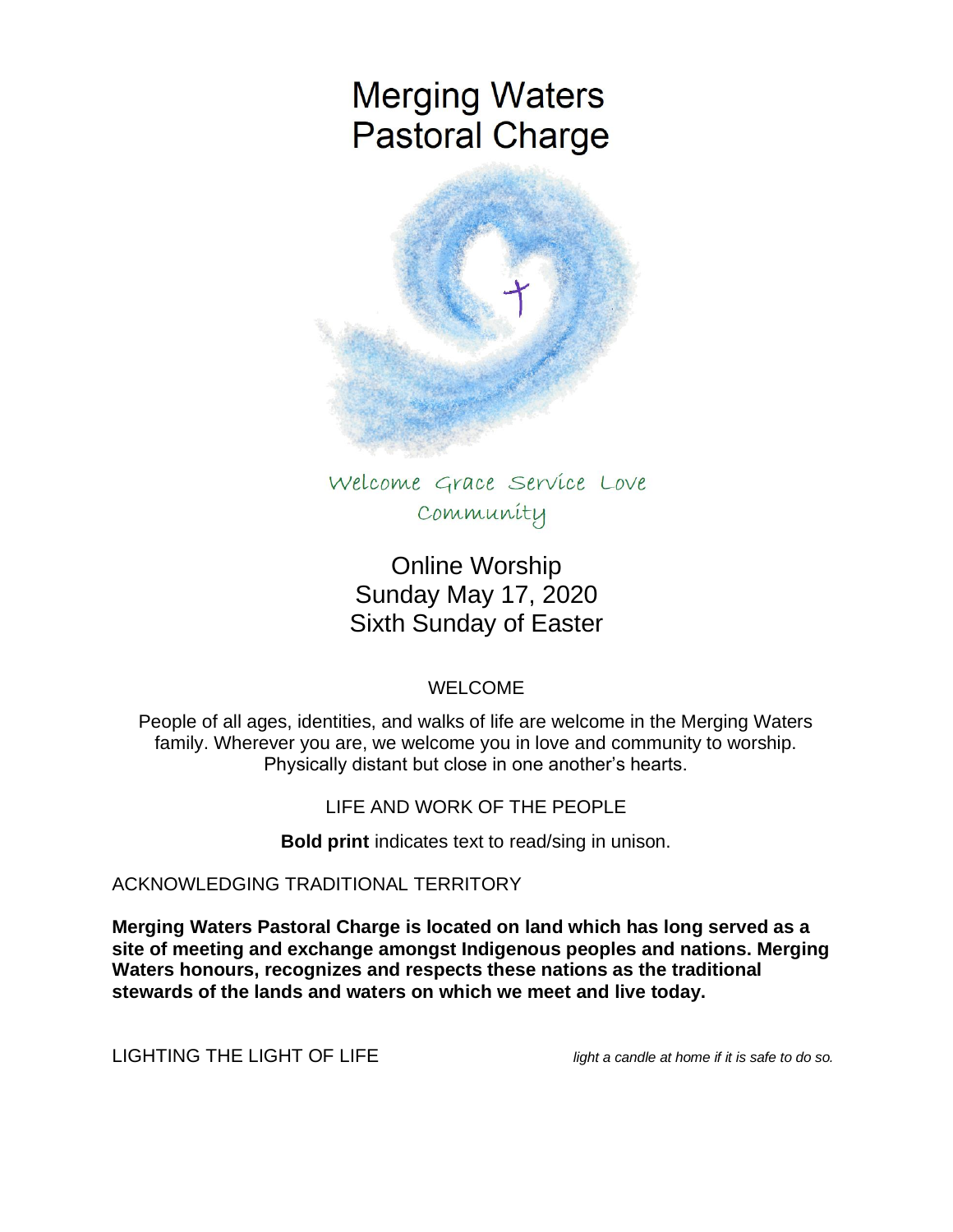#### SPIRITUAL FOCUS

The Spirit led life evolves and expands **and finds the Spirit of Truth wherever we are.**

**HYMN VOICES UNITED 415 God, We Praise You For The Morning**

**God, we praise you for the morning; hope springs forth with each new day, now beginning, prayer, and promise, joy in work and in play.**

**God, we praise you for creation; mountains, seas, and prairie land. Waking souls find joy and healing in your bountiful hand.**

**God we praise you for compassion, all the loving that you show; human touching, tears, and laughter, help your children to grow.**

**God, we praise you for your Spirit, Comfort and daily friend, restless searchers, gentle teacher, strength and courage you send.**

**God, we praise you for the Saviour, come that we may know your ways. In his loving, dying, rising, Christ is Lord of our days.**

**Hallelujah, hallelujah, hallelujah, hallelujah! Hallelujah, hallelujah! Christ is Lord of our days!**

## **PRAYER OF APPROACH**

**Ever Living One, in whom we live and move and have our being, as we become aware of your indwelling presence, we embrace your continuous compassion, which leads us to participate in your love for all humanity. Amen.**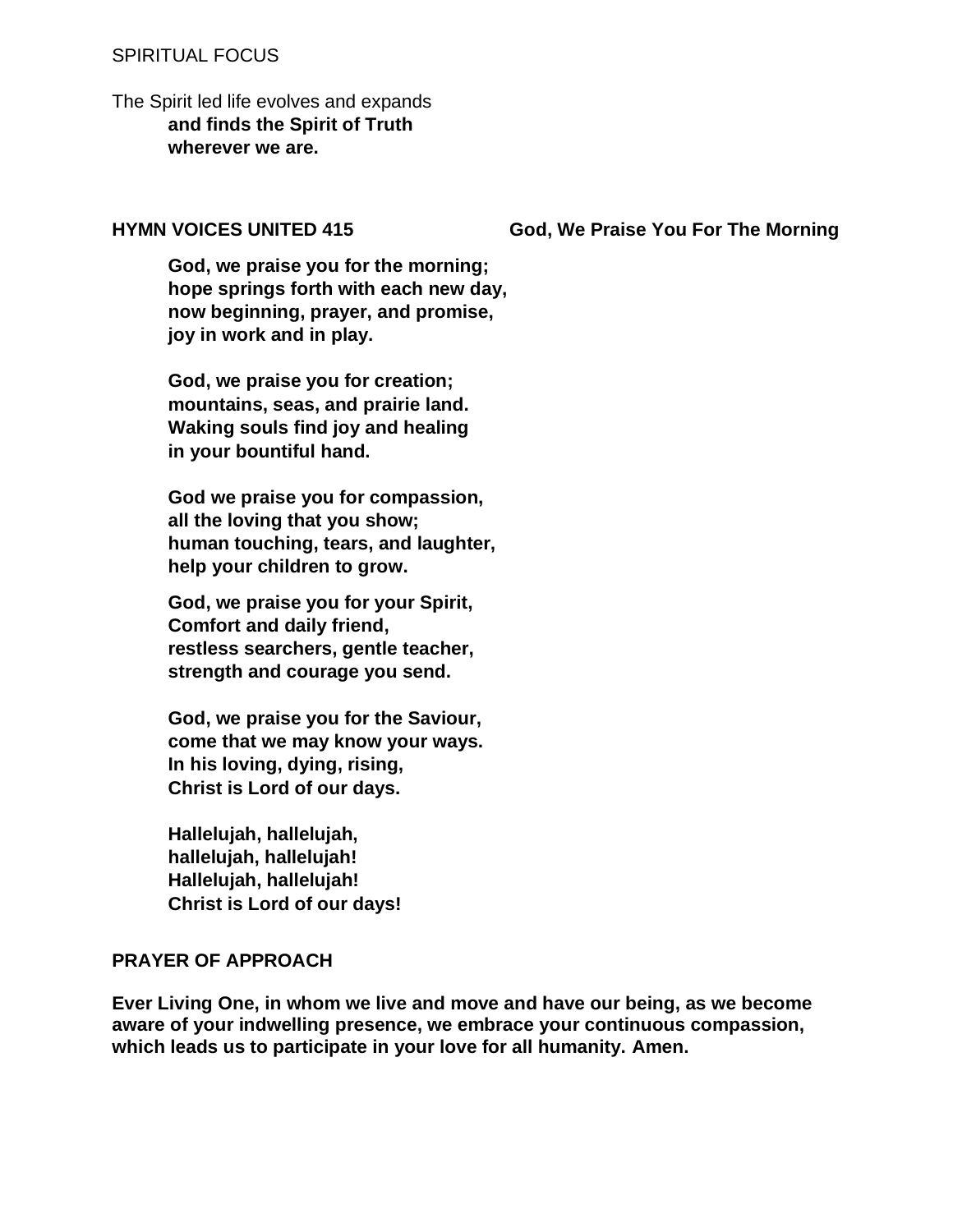So Paul took his stand in the open space at the Areopagus and laid it out for them. "It is plain to see that you Athenians take your religion seriously. When I arrived here the other day, I was fascinated with all the shrines I came across. And then I found one inscribed, to the god nobody knows. I'm here to introduce you to this God so you can worship intelligently, know who you're dealing with.

> **"The God who made the world and everything in it, this Master of sky and land, doesn't live in custom-made shrines or need the human race to run errands for God, as if God couldn't take care of God's self. God makes the creatures; the creatures don't make God.**

Starting from scratch, this God made the entire human race and made the earth hospitable, with plenty of time and space for living so we could seek after God, and not just grope around in the dark but actually *find* God.

> **God doesn't play hide-and-seek with us. God's not remote; God's** *near*. **We live and move in God, can't get away from this God!**

One of your poets said it well: 'We're the God-created.' Well, if we are the God-created, it doesn't make a lot of sense to think we could hire a sculptor to chisel a god out of stone for *us*, does it?

### **"God overlooks it as long as you don't know any better but that time is past.**

The unknown is now known, and God is calling for a radical life-change: confirming this before everyone by raising Jesus from the dead."

GOSPEL John 14: 15-17, 23b

"If you love me, you will keep my commandments. And I will ask God, and God will give you another Advocate, to be with you forever.

> **This is the Spirit of truth, whom the world cannot receive, because it neither sees the Spirit nor knows the Spirit.**

You know the Spirit, because the Spirit abides with you, and the Spirit will be in you. Those who love me will keep my word, and God will love them, and we will come to them and make our home with them."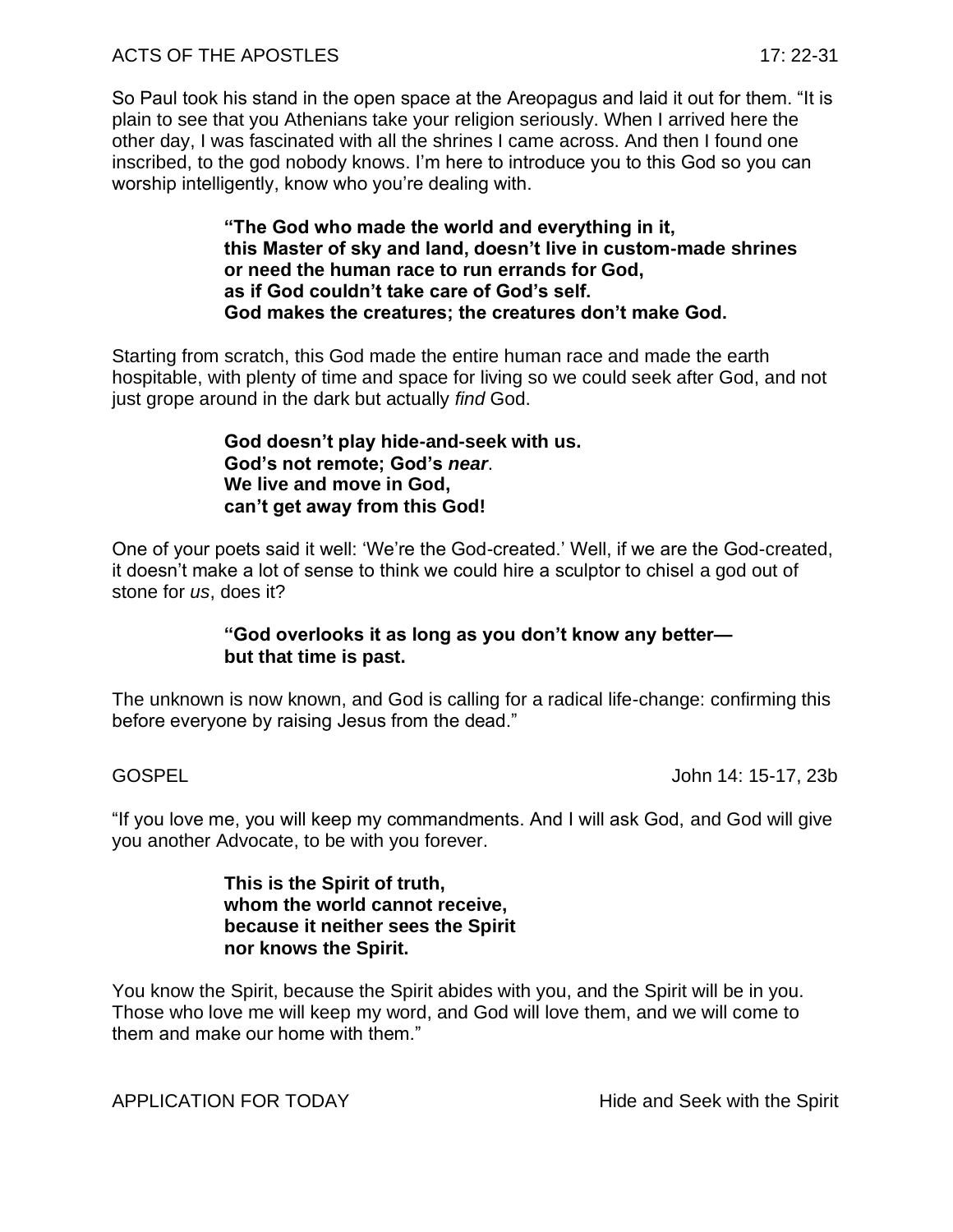**In the quiet curve of evening, in the sinking of the days, in the silky void of darkness, you are there. In the lapses of my breathing, in the space between my ways, in the crater carved by sadness, you are there. You are there, you are there, you are there. In the rests between the phrases, in the cracks between the stars, in the gaps between the meaning, you are there. In the melting down of endings, in the cooling of the sun, in the solstice of the winter, you are there. You are there, you are there, you are there. In the mystery of my hungers, in the silence of my rooms, in the cloud of my unknowing, you are there.**

**In the empty cave of grieving,**

**in the desert of my dreams,**

**in the tunnel of my sorrow, you are there.**

**You are there, you are there, you are there.**

OFFERING *We offer our prayer, time, talent, reflections, and resources*

*If you are not on pre-authorised [remittance \(PAR\)](http://mergingwaters.ca/mt-content/uploads/2020/03/form_par-authorization.pdf) and want to continue to support Merging Waters please click these links, or those provided on the site to give to: [Union Church](https://www.canadahelps.org/en/charities/union-church-ste-anne-de-bellevue/) o[r](https://www.canadahelps.org/en/charities/beaurepaire-united-church/) [Beaurepaire United](https://www.canadahelps.org/en/charities/beaurepaire-united-church/) through [CanadaHelps.org](http://www.canadahelps.org/)* 

MUSICAL OFFERING Lean On Me

Words and Music: Bill Withers

### **PRAYER OF DEDICATION**

**May these gifts provide for your work to be done, O Spirit of life. May they bring hope to those in fear and peace to those in despair. Revealing your love through the work they support. Amen.**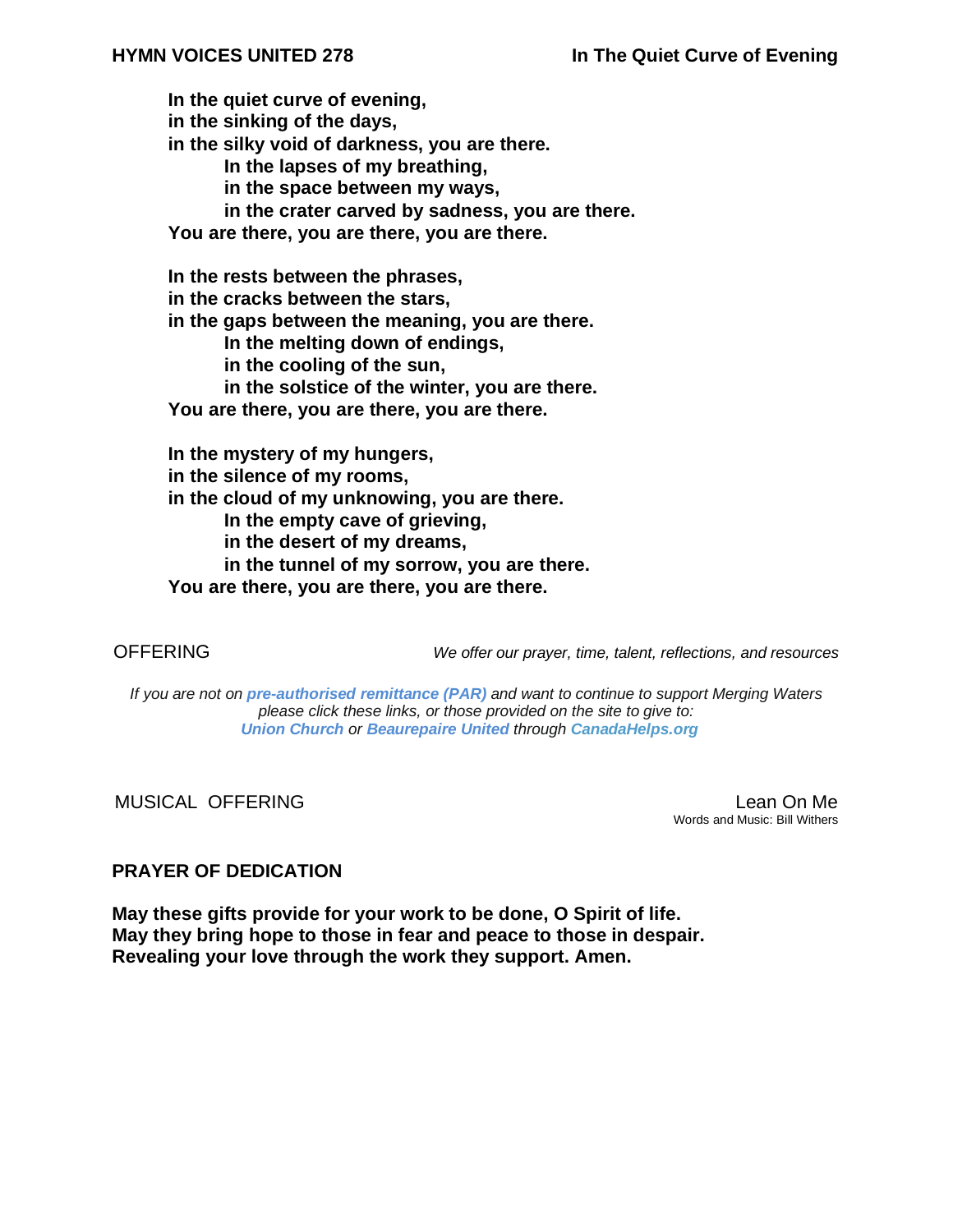#### **PRAYERS OF JOY AND CONCERN**

#### **A NEW CREED**

**We are not alone, we live in God's world.**

**We believe in God: who has created and is creating, who has come in Jesus, the Word made flesh, to reconcile and make new, who works in us and others by the Spirit.**

**We trust in God.**

**We are called to be the Church: to celebrate God's presence, to live with respect in Creation, to love and serve others, to seek justice and resist evil, to proclaim Jesus, crucified and risen, our judge and our hope.**

**In life, in death, in life beyond death, God is with us. We are not alone.**

 **Thanks be to God.**

**HYMN MORE VOICES 145 Draw The Circle Wide** 

**Refrain:**

**Draw the circle wide. Draw it wider still. Let this be our song, no one stands alone, standing side by side, draw the circle wide.**

**God the still point of the circle, 'round whom all creation turns; nothing lost, but held forever, in God's gracious arms. R**

**Let our hearts touch far horizons, so encompass great and small; let our loving know no borders, faithful to God's call. R**

**Let the dreams we dream be larger, than we've ever dreamed before; let the dream of Christ be in us, open every door. R**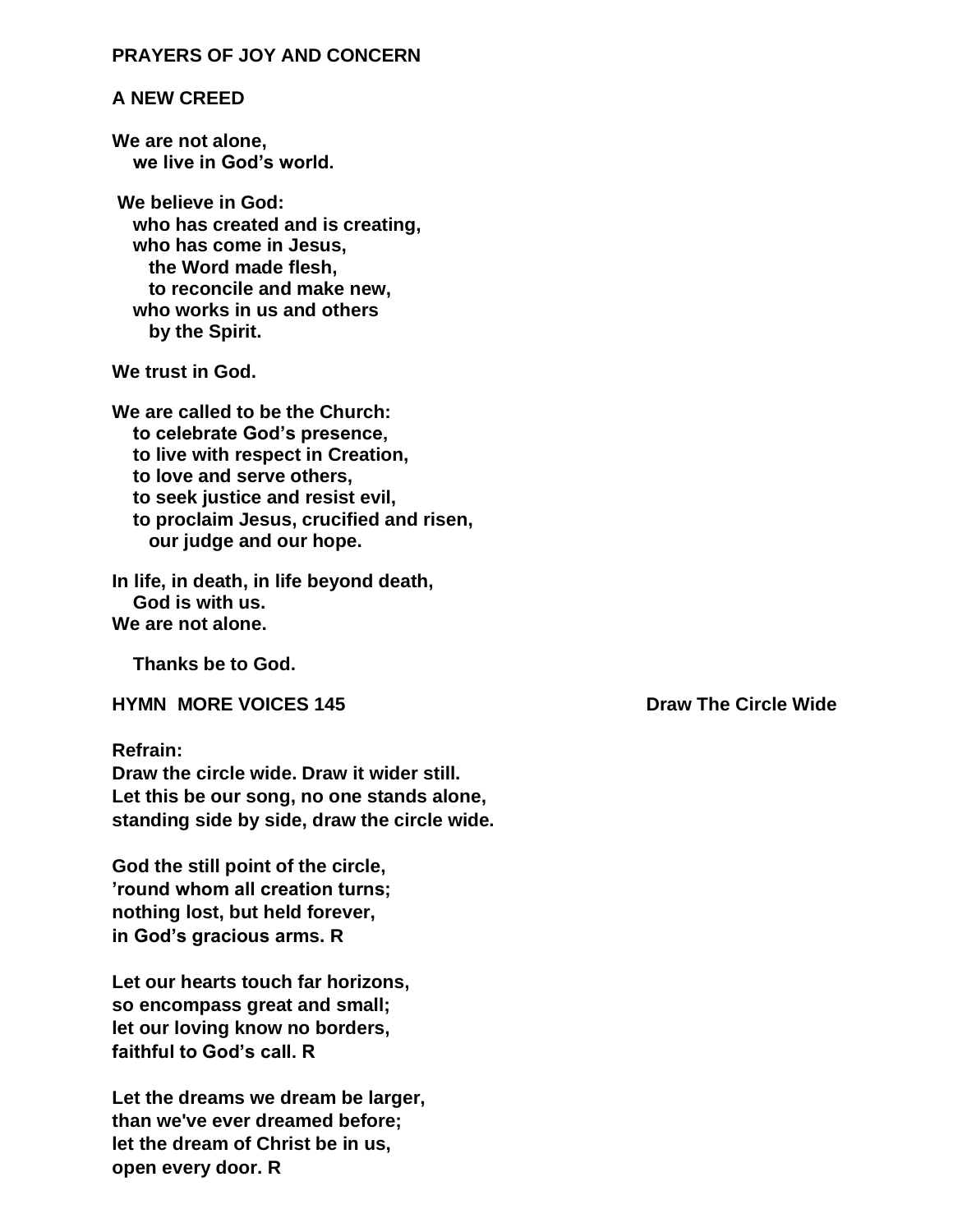MUSICAL SENDING **Hope Is A Bird**  Music: Pierre Gallant, inspired by a poem of Emily Dickinson Images: Claude Villeneuve, with photos from choir members and Frans Lecluse Video Creation: Dan Gallant

**Thank you to for joining us today**



| <b>UPCOMING SERVICES at 10:30 a.m.</b>                         |                                                                     |
|----------------------------------------------------------------|---------------------------------------------------------------------|
| May 17th.                                                      | 6th Sunday of Easter                                                |
| May 24th.                                                      | 7th Sunday of Easter - Worship with Summerlea United Church         |
|                                                                | will be accessible on our site as we usual do                       |
| May 31st.                                                      | Day of Pentecost - Joint online worship West Island United Churches |
|                                                                | service online at 10AM with Zoom fellowship at 11am                 |
| June 7th.                                                      | 1st Sunday After Pentecost - UCC PRIDE SUNDAY                       |
| June 14th.                                                     | 2nd Sunday After Pentecost                                          |
| Worship at Merging Waters: www.mergingwaters.ca/Worship-online |                                                                     |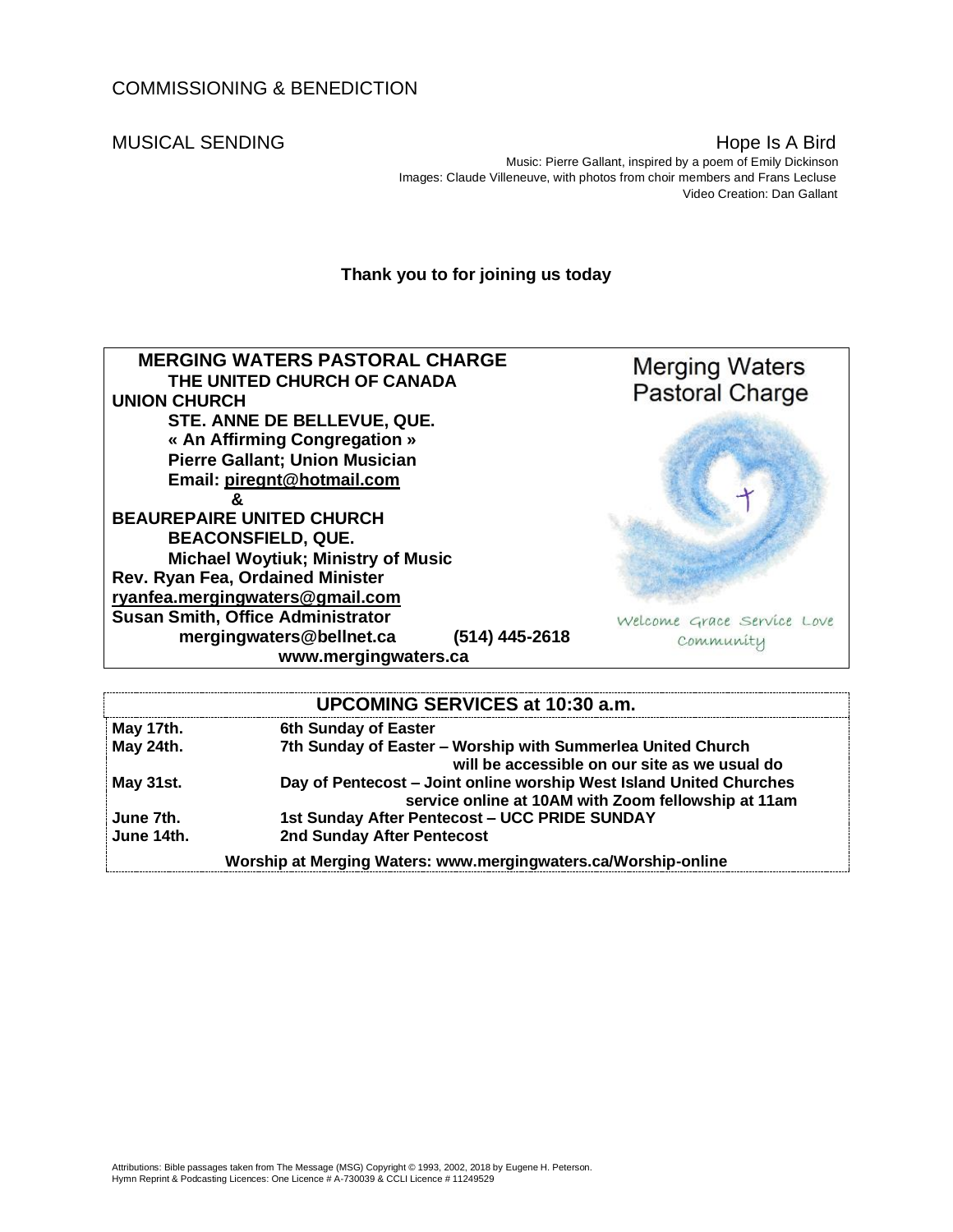#### **ANNOUNCEMENTS**



**Virtual Plant Sale-Ongoing** As most of you know the corona virus (COVID-19) has shut down our plant sale so we have decided to try and sell plants online. I have made a Facebook page called Union Plant Sale where you will see photos of what we have for sale. <https://www.facebook.com/Union-Plant-Sale-109311067422181/> For those of you who are not on Facebook, here is a list of this week's plants for sale. They are still small but all will bloom or fruit this year if planted soon.

Payment is by cash or cheque (to Helen Fyles) and the location of plant pickup may vary according to the origin of the plant.

This week's plants are now on sale:

#### *ANNUALS:*

PASSION FLOWER VINE: Amazing flowers, plant in sunny spot after last frost. Support required. Need to over-winter in the house. Grown with love from cuttings! (\$15 per plant). Please contact Susan Cruikshank to purchase: susanc394@hotmail.com

VANCOUVER GERANIUM: Variegated red and green leaves and orange/red flowers. (4" pot - \$3)

#### *PERENNIALS FOR PART SHADE:*

BLEEDING HEART: white flowers -15 -20 cm tall (6" pot - \$5)

HELLEBORE- pale pink hanging flowers. 15-25 cm tall. Blooms early May (6" pot - \$5 or 3" pot - \$2) PACHYSANDRA: Ground cover. Tolerates shade and poor soils. (6" pot - \$3)

PERIWINKLE – Ground cover. Periwinkle blue flowers. Drought resistant. (6" pot - \$4)

PRIMROSE: pink flowers, 6-10 cm high. Spreads slowly. Blooms mid-May. (4" pot - \$3) PULMONARIA: pink/blue flowers. Speckled leaves. Leaves are large and attractive in shady areas once blooming is finished. Blooms mid-May. (4" pot - \$4)

SOLOMON'S SEAL: Dangling elegant white flowers. Slender arching stems. 15-25 cm. (10" pot - \$8)

#### *PERENNIALS FOR SUN:*

BACHELOR BUTTONS or CORNFLOWER: Bright blue flowers with fringe-like petals. An annual that will self-seed. Flowers in mid-June (4" pot - \$3)

GOOSE-NECKED LOOSE STRIFE: white spikes, about 30 cm tall, does okay in shade also, spreads so plant only where you either do not mind or where you can contain it. (6" pot - \$4)

EVENING PRIMROSE – yellow flowers – likes full sun. About 15 cm tall. Spreads slowly. (10" pot - \$6)

LADY'S MANTLE – yellow/green flowers. Pretty folded leaves. Tolerates full sun but will also grow in part shade. (10" pot - \$6)

LUPINS: pink or blue (no idea which). 25-30 cm tall – likes full sun. Biennial. Seeds itself. Will flower this year – mid June (6" pot - \$4-5)

PHLOX: pink, 15-25 cm tall. Flowers in late June (8" pot - \$5) PHLOX: blue 10-15 cm tall. Flowers in late June (5" pot - \$5)

SEDUM: low growing, variegated leaves, purple flowers, late June, full sun, drought tolerant (4" pot - \$4) SEDUM: low growing, blue/green leaves, purple/pink flowers, late June, full sun, drought tolerant (4" pot - \$4)

SIBERIAN IRIS: slender leaves and delicate purple flowers in mid-June (9" pot - \$8 or 6" pot \$6) WHITE IRIS – likes full sun. About 35-30 cm tall. Blooms late May/early June. (10"pot - \$8) ZEBRA GRASS: variegated leaves, will spread in sunny area (6" pot - \$4)

Please either email hfyles@bell.net or message me on the Facebook page if you are interested,

Cheers, Helen Fyles

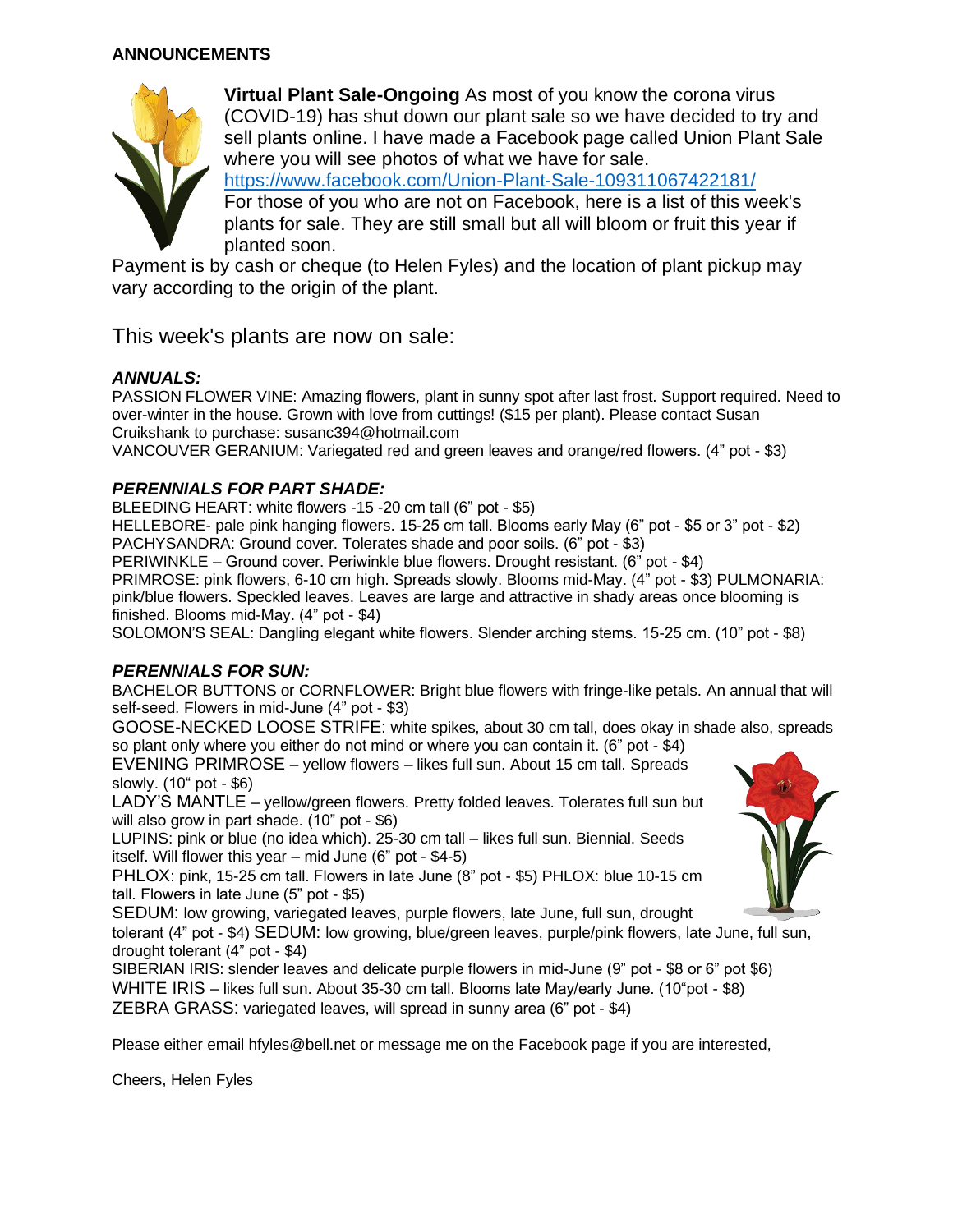**Online Children's Church-Ongoing -** Merging Waters has all of our members at heart, at this time as all times. As part of a wider community we are sharing our worships, programs, time, and love with the world. Other congregations and parts of the church are too. To help support the spiritual life of the children of the Pastoral charge we sent out resources to help families engage their children in their faith life during lent.

To help faith communities and families continue to support the spiritual lives of our children during the COVID-19 pandemic, Shanna Bernier, the Nakonha:ka Regional Council Program Support Minister for Youth and Young Adults, is offering a weekly online children's church service on Facebook Live at 9:00 am on Sundays.

Videos of all past services are available on the Nakonha:ka Regional Council website: <https://nakonhakaucc.ca/programs/youth-young-adult/> To join in the Facebook Live Children's Church go to Shanna's Facebook Page <https://www.facebook.com/shanna.bernier> 9am Sundays Then you can all join us for the Online Worship at Merging Waters

**Broadview subscription -** Renewals have arrived. If you have a subscription, it would be \$25 for the year, if we have a minimum of 5 subscriptions (so far we do). If you have always wanted a subscription this is your chance! Please send the church office a cheque (payable to Broadview) by the end of May and you will receive the issues to your own door. What do I like about the Broadview? So glad you asked: there are often ideas for how congregations found a new spark to renew their church families and mission. There are articles about how people have struggled with their faith. All good stuff.

**The buildings are closed but the work of the church continues –** As the church buildings



are maintaining the absolutely minimum operational presence, we remind everyone that the buildings are being kept safe and maintained by those assigned the task by the boards. While no one else is to go to the buildings our community continues to have a vibrant life through online presence and the good old-fashioned telephone. Please feel free to email or leave a message and our intrepid office administrator Susan Smith and dedicated pastor Rev. Ryan Fea will get back to you as soon as possible. Patience and prudence will help us to do our part to help the community.

**Merging Waters Pastoral Charge is a community that cares -** In this time of trial we are here for one another. Rev. Ryan and the pastoral care team are here for you and available through email, phone, and instant messenger. Please reach out to one another in support – stay in touch with others and ask for help when you need it. We may not be in the same room but we are in one another's hearts and in the love of God. We aren't sharing germs but we are sharing the love. Keep in touch.

Rev. Ryan Fea: [ryanfea.mergingwaters@gmail.com](mailto:ryanfea.mergingwaters@gmail.com) Ivy Lewis Union Pastoral Care Chair: [lewisir@hotmail.com](mailto:lewisir@hotmail.com) Diane Nener Bearepaire Pastoral Care Coordinator: [dianenener@icloud.com](mailto:dianenener@icloud.com)



During Rev. Ryan's study leave, from May 19<sup>th</sup> to 24<sup>th</sup>, please contact Diane and Ivy for pastoral needs and if there is a pastoral emergency the church offices will direct you to ministry support in our area who have arranged to cover his absence.